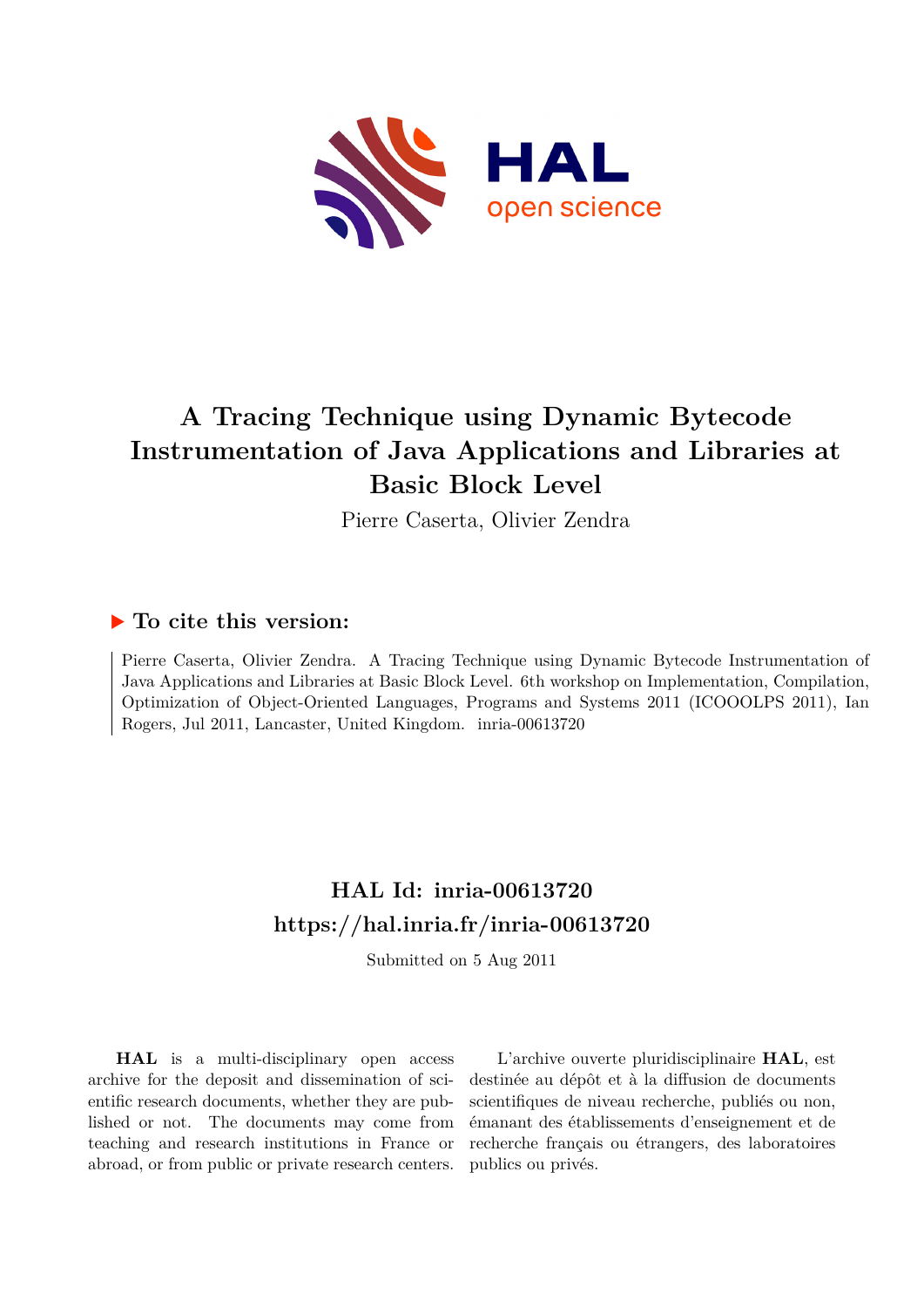# **A Tracing Technique using Dynamic Bytecode Instrumentation of Java Applications and Libraries at Basic Block Level**

Pierre Caserta Nancy-Université INPL / LORIA pierre.caserta@loria.fr

# ABSTRACT

Implementing a profiler to trace a program execution is nontrivial. One way to do this on running Java programs is through bytecode instrumentation. Nowadays, tools exist that ease the instrumentation process itself, but as far as we know, none offers an entirely dynamic implementation technique which is able to include the instrumentation of Java Runtime Environement (JRE) classes. In this paper we present the main principles of our technique, which performs such online bytecode instrumentation of both application and JRE classes, at basic block level.

#### Keywords

Dynamic, Bytecode, Instrumentation, Java, Tracing, Program Analysis, JRE

### 1. INTRODUCTION

Dynamic analysis provides information on a particular runtime scenario of the software, bringing significant information on program behavior, helping analyzing and understanding it. Among other things, it makes it possible to focus on modules which play a predominant role during the runtime of a program. The main feature of dynamic analysis is that, unlike static analysis which computes all the scenarii, it can capture precise information about the actual runtime of a program. On the other hand, static analysis gives insight about the source code itself and program structure and helps manage its quality. Note that static analysis is more common in the literature than dynamic analysis and many tools are available to extract information from the software source code.

With the emergence of new paradigms such as the Aspectoriented programming (AOP), rapid prototyping of profilers, tracer, debuggers, and reverse engineering tools can be done more easily [10]. Indeed, dynamically adding new functionalities on running programs, by modifying classes at runtime

*ICOOOLPS'11,* July 26, 2011, Lancaster, UK.

Olivier Zendra INRIA Nancy - Grand Est / LORIA olivier.zendra@inria.fr

using bytecode instrumentation, is one convenient way to add behaviors to programs.

We developed the tracing technique we present in this paper by relying on this AOP paradigm to instrument Java programs at strategic join points and extract information from their runtime. The tracing is performed at a finegrained level, since it records the sequence of basic blocks (control flow) traversed at runtime [1]. In addition, our technique traces both intra and inter-procedural execution flow [7], and includes tracing of JRE classes. Indeed, although many Java tracing techniques focus exclusively on tracing application classes regardless of the JRE, we are convinced that it is necessary in order to fully understand the behavior of a program to be aware of what really happens even when code from the JRE is called, which happens very frequently.

We have aimed at providing this fine-grained dynamic tracing of Java software with reasonable performance penalty. Indeed, a difficulty when instrumenting the execution of programs lies in finding an efficient design for the tracer. A very fine-grained technique implies processing a huge amount of information, all the more when JRE classes are traced in addition to application classes.

In this paper, we briefly present the principle of our tracing technique and its implementation. First section 2 explains the tracing technique, which saves static information about the source code of the loaded classes and dynamically extracts the control flow of the runtime. Then section 3 details some interesting properties of our technique. Section 4 gives performance results about our tracer. Section 5 briefly describes how to analyze the trace and the static information, for example in order to compute dynamic metrics. Finally, section 6 concludes and presents future work.

### 2. TRACING TECHNIQUE

This section explains our tracing technique. First subsection 2.1 reviews our overall technique to trace Java programs. Then subsection 2.2 details the tracer itself. Subsection 2.3 finally discusses the instrumented code.

#### 2.1 Overall view

Figure 1 shows the global functioning of our tracing technique. When a class is loaded by the ClassLoader, the Java agent service allows intercepting and instrumenting the bytecode of classes on-the-fly with our Intrumentor. The agent is executed in the same JVM (through the -javaagent command line option), loaded by the same system class

Permission to make digital or hard copies of all or part of this work for personal or classroom use is granted without fee provided that copies are not made or distributed for profit or commercial advantage and that copies bear this notice and the full citation on the first page. To copy otherwise, to republish, to post on servers or to redistribute to lists, requires prior specific permission and/or a fee.

Copyright 2011 ACM 978-1-4503-0894-6/11/07 ...\$10.00.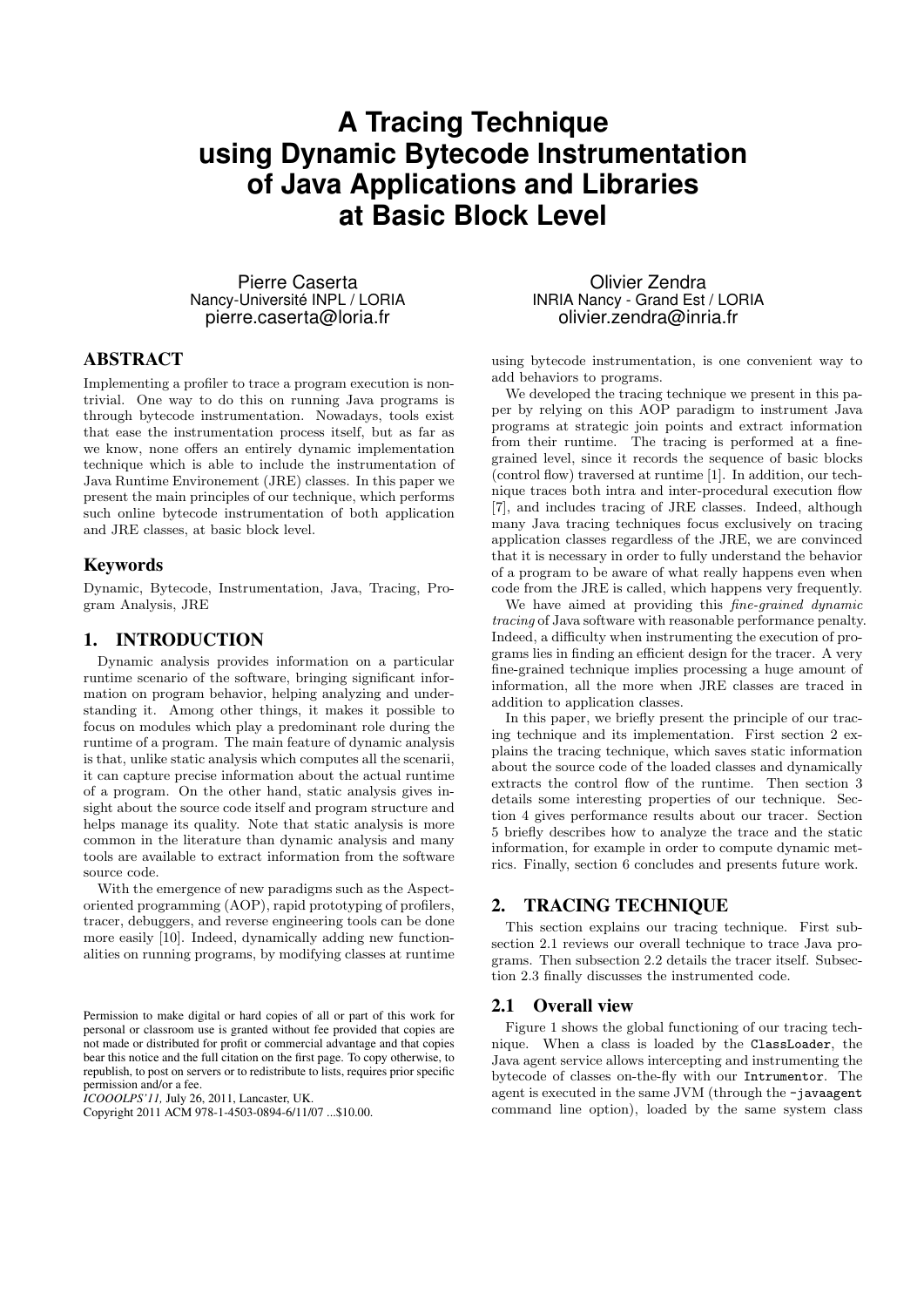loader, and governed by the same security policy and context as the program. This way all the classes of the JRE and the application can be instrumented. Moreover, classes that are dynamically created by the program are intercepted and instrumented as well. Although other techniques exists, it seems to us that adding only the javaagent option is a convenient way to trace Java programs.

A static analysis of the bytecode is performed during the instrumentation process, extracting static information about basic blocks, methods and classes. In the meantime, instrumentation bytecode is injected into the actual bytecode of the class and adds a new (tracing) behavior without altering the functional semantics of the original bytecode. During the execution phase, the instrumented bytecode provides insight about the control flow to our Tracer.

At the end of the runtime (right of Figure 1), all the static information and the dynamic execution trace at basic block level are available in trace files, ready to be processed by any appropriate analyzer. The static information is used to explain all the events that occur during execution. Since metrics are not collected at runtime but computed afterwards, in the second step, the instrumentation tracing slowdown of the program is further limited. Moreover, once the trace is acquired, several kinds of analyses can be performed on the trace such as identifying heavily executed code sequences [6, 2] or calculating worst-case estimates for functions of interest, like in Rapita [3].



Figure 1: Overall tracing technique

#### 2.2 The tracer

At the core of our technique is a Tracer singleton, which can be called by any class of the program. The Tracer is the entity that performs all the operations to save the fine-grained runtime trace. In this technique all complex operations of our profiler are performed inside the Tracer, which helps us retain control and keep the behavior of the profiled program safe.

Avoiding pollution from the profiler is a crucial task because the profiler code itself relies on JRE classes, which are themselves instrumented. Indeed, JRE classes can be used by both the program and the tracer, so the instrumented classes are a priori shared. With our technique, a simple system of boolean flags that switches tracing on or off can be used avoid having the trace of the tracer in the trace of the program. The principle is trivial but care must be taken because Java programs can be multi-threaded so there is actually a per-thread flag.

#### 2.3 The instrumented code

We wanted the instrumented bytecode to respect the following criteria:

- be as simple and as human-readable as possible
- have the same instrumentation code injected everywhere
- avoid structural changes (no modification of methods signatures, no addition of new methods)

The principle of our technique is to retrieve a complete sequence of events occurring at runtime. When classes are instrumented (at loading), a unique event number is associated to each join point (when a method starts, ends, or when a basic block begins). Then, throughout the execution, every time an event occurs the instrumented code informs the Tracer using the notifyEvent static method and passes an event number as argument . Those event number are used to identify which part of source code is executed at runtime. The event number encodes the information of what happens. Other arguments like the number of the current thread where the event takes place, and the reference on the current instance are also passed to give the possibility of perform reflexion operations on the instance.

So the Java code corresponding to our instrumented bytecode is:

Tracer.eventNotifier(eventNumber,

```
(int)Thread.currentThread().getId(), this);
```
# 3. TRACING PROPERTIES

We wanted our tracing technique to have the following properties:

- be easy and ready to use with little configuration (see section 3.1).
- avoid altering the behavior of any program (see section 3.2).
- provide a fine-grained level trace, with with precise control flow (see section 3.3).

#### 3.1 Ease of use

Binder and al. ([4]), in their tool called JP, propose a solution that consists in statically instrumenting core classes of the JRE, whereas all other classes are instrumented at runtime. Their instrumentation adds methods to classes and arguments to methods [10], so the core JRE classes had to be treated as a particular case, with static instrumentation in the .class file. Note that our approach is different from other existing techniques which usually add new wrapper methods and add new extra arguments to methods.

On the contrary, since it is completely dynamic, our instrumentation allows transforming only classes which are actually used during the runtime of a specific scenario. Thus there is no need to prepare the classes in advance by altering the original .class bytecode files on disk. We believe this is very convenient, because it provides a "zero-config, turn-key and non-invasive" technique.

Some more recent work ([8]) does not perform structural change on classes but still needs to statically modify class Thread. Instead of adding new parameters to methods, a new field is added to the Thread class and is used as a reference to save the calling context tree. Nonetheless, with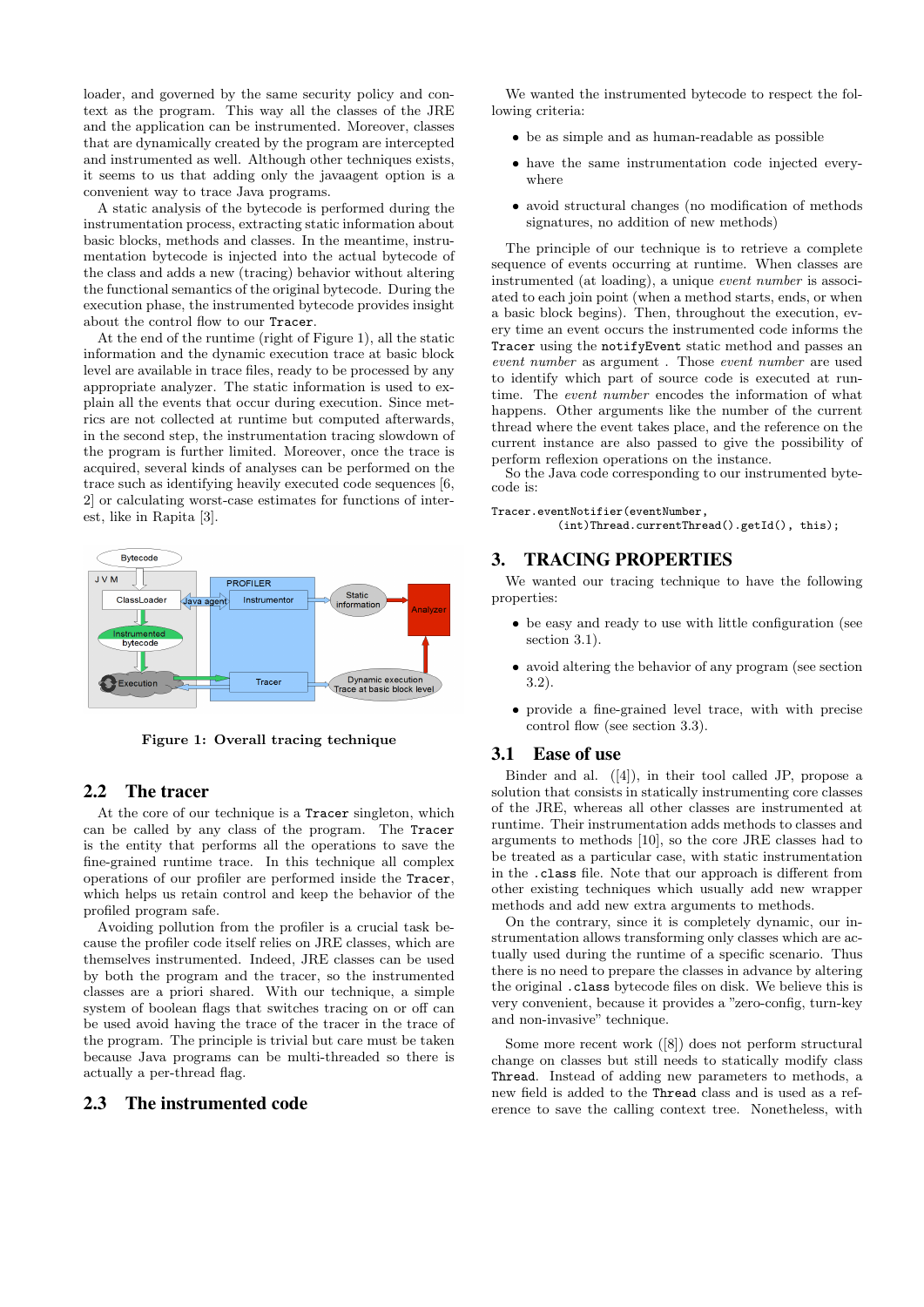this method, all the JRE classes still have to be statically instrumented, in order to trace native calls. Section 5 explains how we manage to detect native call without using wrappers.

#### 3.2 Same program behavior

The tracer should not alter the behavior of any program and it must only trace the behavior of the program being analyzed, excluding the behavior of the tracer itself. With our technique the tracing is actually performed in the Tracer class, so that the instrumented code does not alter the program functional behavior. However, like any Java instrumentation technique which injects bytecodes into classes, it impacts timing and thread scheduling, because the bytecodes coding the instrumentation take time to be executed.

#### 3.3 Fine-grained trace

Our technique performs a fine-grained tracing, at basic block level, which means that it tracks the execution even within methods. This feature provides a call-site-aware tracing [8] which allows the tracing of polymorphism in running programs. In fact, our technique provides enough information to re-simulate precisely the entire runtime flow of the profiled program and thus perform precise dynamic analyses.

## 4. PERFORMANCE IMPACT

Our technique has been implemented in a tool called VI-TRAIL JBInsTrace<sup>1</sup>. In this section we show the performance result of our tool on the following benchmarkq: ArgoUML, JEdit, Columba, Ant and the SPECjvm2008 benchmark suite [9].

Our tool has two ways of writing the trace file on disk:

- When memory is constrained, the trace is incrementally written on the disk, at stop-the-world "garbage collector" times. This allows a larger trace to be built up, without having to retain it all in memory all of the time.
- Without memory constraints, the entire trace can be kept in the memory and then dumped on disk at the very end of the execution.

The second technique (no memory constraints) was used for our experimentations. This way it does not bothers the user because the temporal cost is payed only when the program ends. In our figures, we remove the time to write the trace on disk from the total execution time in order to show the actual performance result of the profiler during the execution the program.

Figure 2 shows our performance results. The slowdown factor is 4.9 for ArgoUML, 2.3 for JEdit, 2.4 for Columba and 8 for Ant compiling itself. For most of the benchmarks of the SPECjvm2008 benchmark suite, we found an average slowing factor of 11. Some benchmarks of the SPECjvm2008 benchmark suite are very demanding for the JVM, which probably explains our average slowing factor; this however requires further investigations. These results nonetheless show that the software remains usable with our tracer switched on, which is further confirmed by usability test performed with actual users.



Figure 2: Performance results

We are still working to improve the performance of our tracing technique. However speed is not the main goal: the purpose is to acquire a very detailed trace of the execution, including JRE classes, while keeping the tool easy to use and very flexible regarding the information that can be collected at runtime. This of course implies some penalty in terms of performance.

# 5. ANALYZING THE TRACE

After being applied to running programs, our tracing technique produces trace files that contain the exact control flow at basic block level, as well as static information about these basic blocks and the global design of the program. The last step is thus to exploit and analyze all this information (see the right part of figure 1).

An analysis technique can be, for each event of the output trace, to follow the dynamic execution and relate each event with the static information saved about each basic block. This exposes which static source code is executed and the dynamic flow of execution of this source code. The whole call stack of the scenario can thus be re-simulated, and very precise dynamic metrics computed. This provides, for example, a mechanism to count the number of executed bytecodes by tracking all the executed basic blocks in the trace, and thanks to the static information sum the size of those basic blocks. This also provides a way to track polymorphism, by comparing the static type of a virtual or interface call site, and the actual type of the receiver or the actual method called in the runtime trace.

The authors of ([5]) have defined several interesting dynamic metrics, which are implemented in our analyzer tool. Dynamic metrics related to e.g program footprint, use of data structures, use of polymorphism, memory accessed, etc. are also easily computable with information provided in our traces.

Some other metrics would nonetheless require additional dynamic logging. For instance, to depict the dynamic type of the calling instance on call sites, Java reflexion must be performed on the calling instance at runtime. We explained in section 2.3 that we pass the reference of the instance by parameter to the Tracer. We can thus get the instance dynamic type in the Tracer. This shows that our tracing technique can be easily patched with new functionalities without

 $1$ Available at: http://www.loria.fr/~casertap/jbinstrace.html